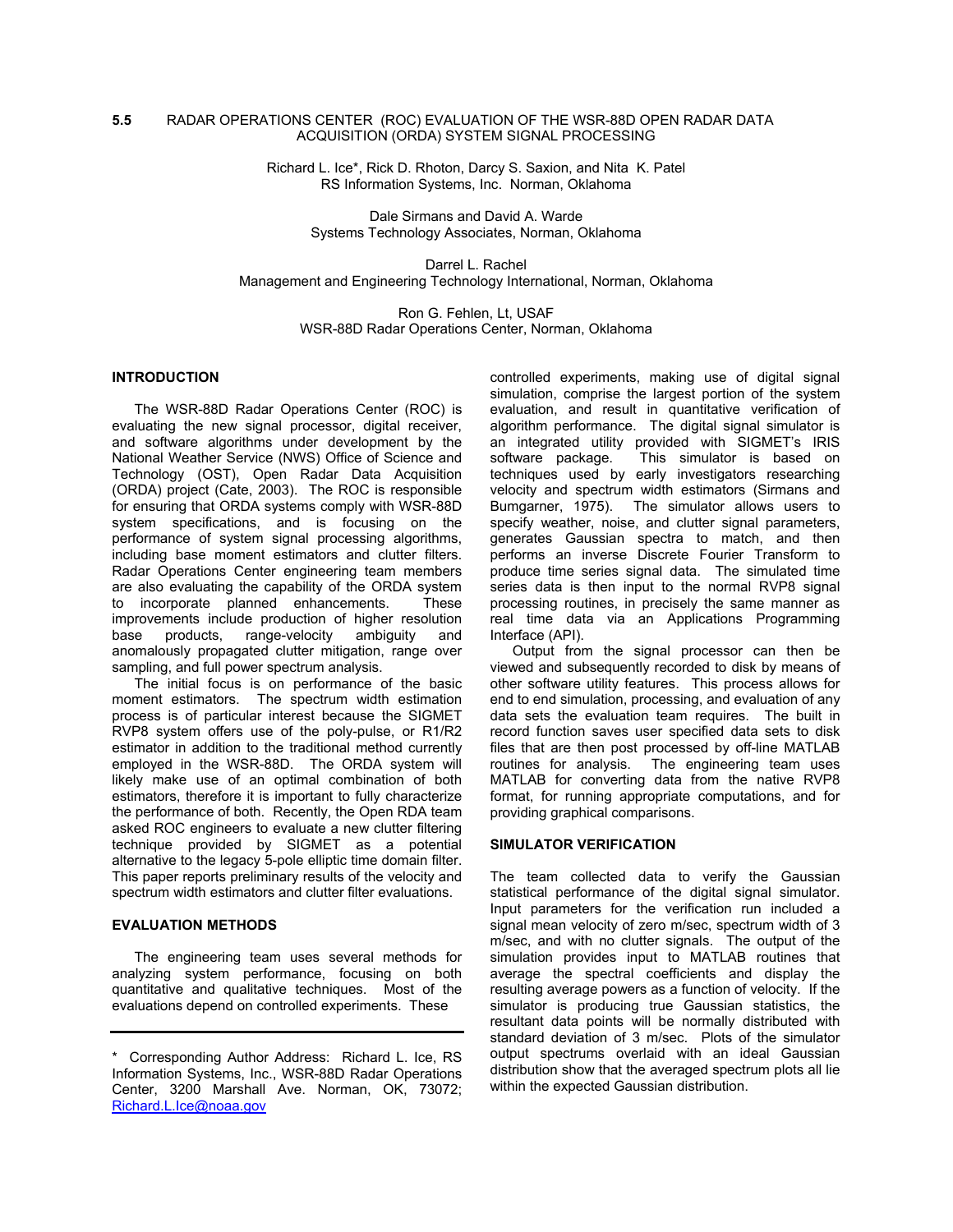## **SPECTRUM WIDTH AND VELOCITY ANALYSIS**

The team collected data with a range of input parameters designed to encompass WSR-88D performance requirements. All data sets include simulated signals covering the entire Nyquist velocity interval, signal to noise ratios (SNR) of 10 to 60 dB, clutter to signal ratios (CSR) of up to 50 dB and spectrum widths of 0.5 to 8 m/sec. Most data sets feature a Pulse Repetition Frequency (PRF) of 1000 and a radar wavelength of 10.7 cm, resulting in a Nyquist velocity of 26.8 m/sec.

Figure 1 is an example of a MATLAB generated output data histogram showing velocity and spectrum width estimates using time series data produced by the simulator. The displayed data represents the RVP8 polypulse estimator outputs for a total of 4000 estimates, with simulated input parameters of 4.0125 m/sec spectrum width, 8.025 m/sec velocity and 30 dB SNR.

The spectrum width estimates are produced by the RVP8 signal processor with the R1/R2 algorithm using a sample size of N=64. By calculating the mean and standard deviation of this data set, performance of the estimator can be analyzed against system specifications.





For this set of input parameters, the estimated mean velocity is 7.06 m/sec, the standard deviation of the velocity estimate is 1.75 m/sec, the mean estimated spectrum width is 4.63 m/sec and the standard deviation of the spectrum width is 1.03 m/sec. The biases of spectrum width and velocity are under 1 m/sec and the standard deviations are within 2 m/sec, compliant with system specifications.

Figures 2 and 3 summarize the two spectrum width estimator performances in terms of estimator bias. Figure 2 documents performance of the R0/R1 estimator that is similar to the legacy algorithm except that the WSR-88D algorithm has a more complex noise compensation scheme. The noise term causes the bias

to be more pronounced for low SNR as seen in the 10 dB curve of Figure 2.



**Figure 2 - Bias of WSR-88D Legacy Style Estimator without Noise Compensation.** 

For sufficiently high SNR (30 dB) and N=64, the R0/R1 estimator performs within specifications over most of the true spectrum width range as simulated.



**Figure 3 - Bias Performance of R1/R2 Estimator**

The R1/R2 estimator has a more linear transfer curve than the R0/R1 algorithm, but exhibits a number of samples bias. This bias is slightly high at low spectrum widths and slightly low at higher spectrum widths (reference figure 3). At higher spectrum widths, a significant portion of the estimator outputs can be "folded over" in the Nyquist interval and thus bias the cumulative mean values. The bias increases for decreasing N and decreases for larger values of N.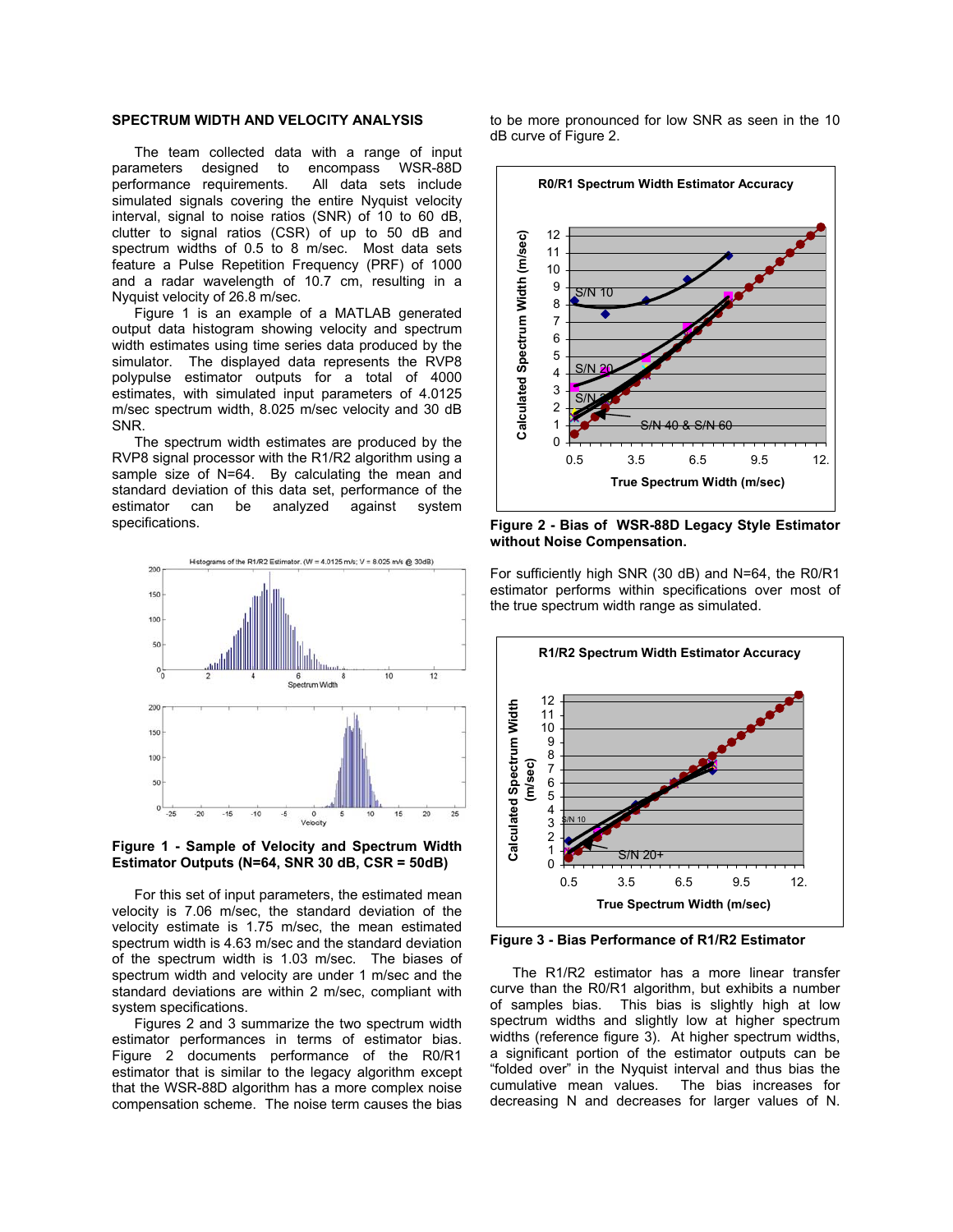These biases are consistent with expected results (Srivastava, 1979).

Figure 4 and 5 are summaries of the standard deviation values related to the two spectrum width estimators. Data is plotted for SNR values of 10 to 60 dB over the same spectrum width ranges of the previous two graphs. The number of samples is N=64.



**Figure 4 - Standard Deviation of the R0/R1 Estimator**



**Figure 5 - Standard Deviation of the R1/R2 Estimator** 

The standard deviations follow the expected trends for these two estimators as reported in the literature (Doviak, 1993). With the exception of extremely low widths in the R0/R1 estimator, performance is compliant with WSR-88D requirements. The variance of the R1/R2 estimator is compliant over all tested widths.

### **CLUTTER FILTER EVALUATION**

The original RVP8 software provided two methods for clutter filtering, featuring both time and frequency domain techniques. Both of the original schemes fall slightly short of meeting WSR-88D system specifications. The RVP8 4-pole elliptic time domain IIR filter does not exhibit the sharp notch width roll off characteristics of the WSR-88D 5-pole filter and the

frequency domain technique does not meet requirements for the small number of samples required in the WSR-88D surveillance mode operation. SIGMET has subsequently developed a new clutter filtering approach that is the focus of the second part of this evaluation.

This new software employs more sophisticated spectral processing techniques than previous versions, and promises improved clutter filter performance. Returning to the data of Figure 1, the histogram represents estimator output results from filtering with the new algorithm on an input data set which includes a clutter signal 80 dB above the noise with a 50 dB CSR and with clutter spectrum width of 0.28 m/sec. Note the absence of a clutter signal in the velocity histogram at 0 m/sec velocity indicating the clutter filter has removed the clutter signal, while maintaining estimate bias and standard deviations within system performance requirements. The process performs well with sufficient samples, in this case N=64.



**Figure 6 - Power Spectrum Plot with CSR = 50 dB**

For the clutter filter performance evaluation, the engineering team has an extensive simulation database. Only a small sampling can be presented here. Figure 6 is a representative of spectrum samples available to the evaluation team. Figure 6 depicts the power spectra from 200 range bins produced by the RVP8 processor based on simulated input data sets with mean velocity of 13.4 m/sec, spectrum width of 4 m/sec, 10 dB SNR and 50 dB CSR.

The plot is a qualitative indicator of system behavior with a low signal in the presence of clutter. From the plot, only a relatively low level of clutter residue remains along the 0 velocity line while each spectrum is dominated by remaining signal powers.

Preliminary analysis of the proposed algorithm performance can be summarized for a subset of cases. For sufficiently large sample sets (N=32 and 64), the clutter filter scheme performs adequately for WSR-88D requirements. In general, the process yields estimates with substantially lower biases than the legacy filter. The process yields somewhat higher variances than seen in the legacy system, but it is still compliant with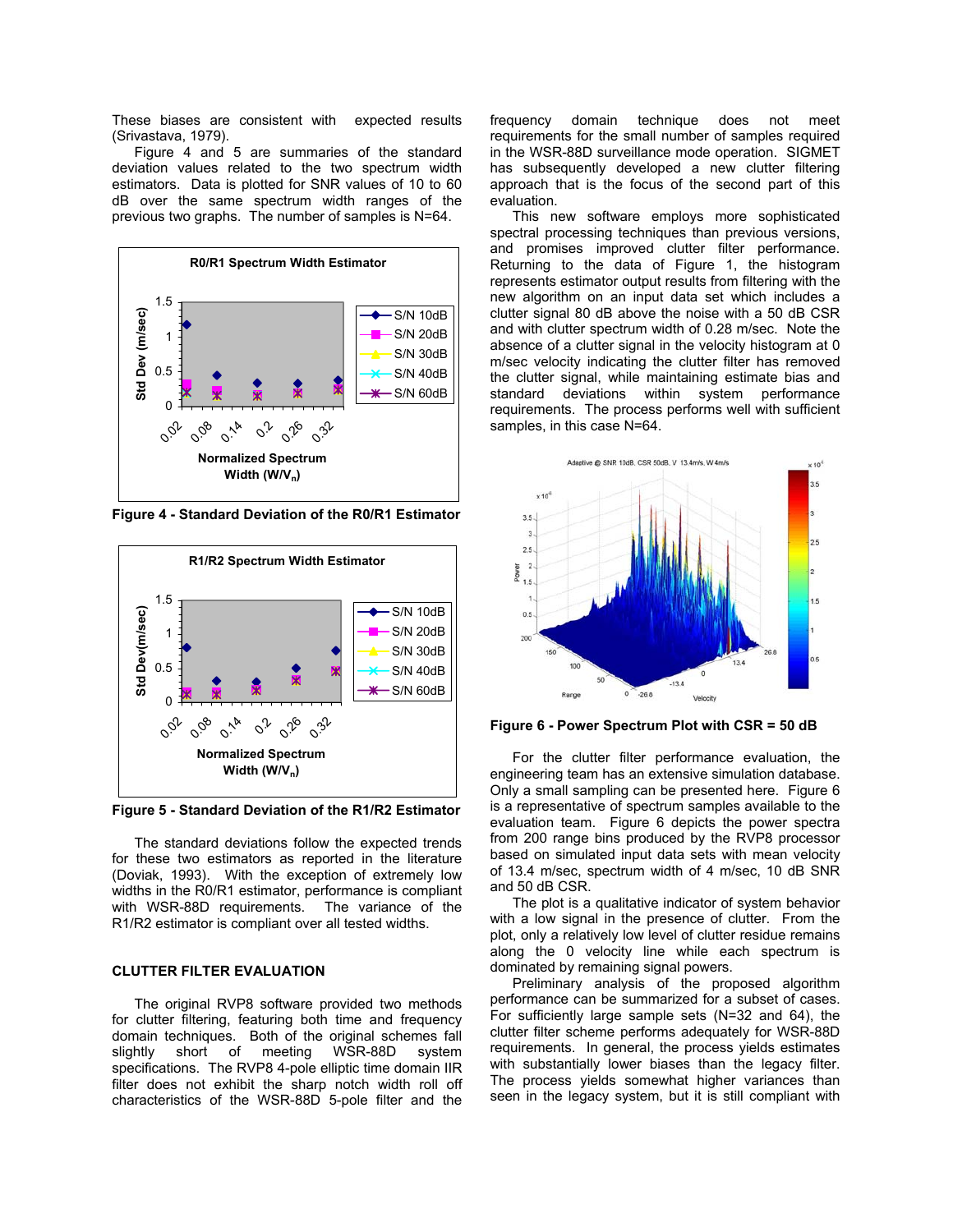system specifications over most operating conditions. The proposed process has several advantages over the legacy system which overcome the higher variances. Two of these advantages include an ability to restore spectral components and expected compatibility with planned phase coding enhancements.

Analysis so far is based on sample sizes of N=32 and N=64. For the WSR-88D surveillance mode operations, the system must meet reflectivity estimate specifications for range bins containing as few as 16 samples. Evaluation of the algorithm's performance for N=16 is not complete and is the subject of continuing investigations.

# **REAL DATA EXAMPLE**

Figure's 7 and 8 are examples of reflectivity products processed through the RVP8 using real archived time series data from the S-pol radar operated by the National Center for Atmospheric Research (NCAR). This is time series data recorded with the new Level 1 Record and Playback (L1RP) system developed for the ORDA by ROC Engineering. ROC team members have also established the capability to play back archived data into the RVP8 via the time series API and these products are one example of the playback process.



**Figure 7 - Reflectivity Output Containing Ground Clutter** 

The reflectivity field in Figure 7 contains ground clutter resulting from nearby mountains clearly visible in the northwest quadrant near the radar (returns > 66dBZ). Figure 8 is the same data set processed with clutter filtering over the entire range. Clutter returns of over 66 dBZ are reduced to around 20 dBZ while the weather signals are not significantly affected.

## **EVALUATION SUMMARY**

The SIGMET RVP8 signal processing approach is viable for the Doppler modes of the WSR-88D application. Spectrum width and velocity estimators meet WSR-88D system specifications and perform in accordance with well known theory. The new clutter management approach meets system requirements as long as sufficient samples are available to the process.



**Figure 8 - Reflectivity Output with Ground Clutter Removed by the Proposed Algorithm** 

Preliminary analysis of limited real radar data sets in addition to simulations indicates that the new clutter signal processing algorithm is robust and is a viable solution for WSR-88D clutter filtering when a sufficient number of samples are available  $(N>=32)$ . Evaluation of algorithm performance with lower numbers of samples (N=16) is on-going as of this writing. This operational scenario is very important for the WSR-88D surveillance mode where only a few samples are available. Engineers continue to evaluate and characterize the algorithm to adapt it to WSR-88D operational conditions.

The ROC engineering team has developed the necessary tools to simulate and analyze any desired performance criteria related to WSR-88D operations and can support future development, including planned enhancements. The team is currently refining tools for using archived data for playback into the RVP8.

### **FUTURE WORK**

Much work remains. The ROC team must complete simulations and analysis of the clutter processing algorithm performance under conditions with the low number of samples related to the WSR-88D surveillance mode. They also need to build a large database of results to fully characterize performance of the RVP8 algorithms under all WSR-88D performance characteristics. This base of performance data is important for supporting system deployment and for future development of planned enhancements.

The team also plans to process the simulated time series data through other off-line tools as a further quality check on RVP8 algorithm performance. One prospect is to use the Improved MATLAB Analysis Tool (IMAT) developed for the ROC by NCAR (Meymaris, 2003). IMAT is a collection of MATLAB routines which